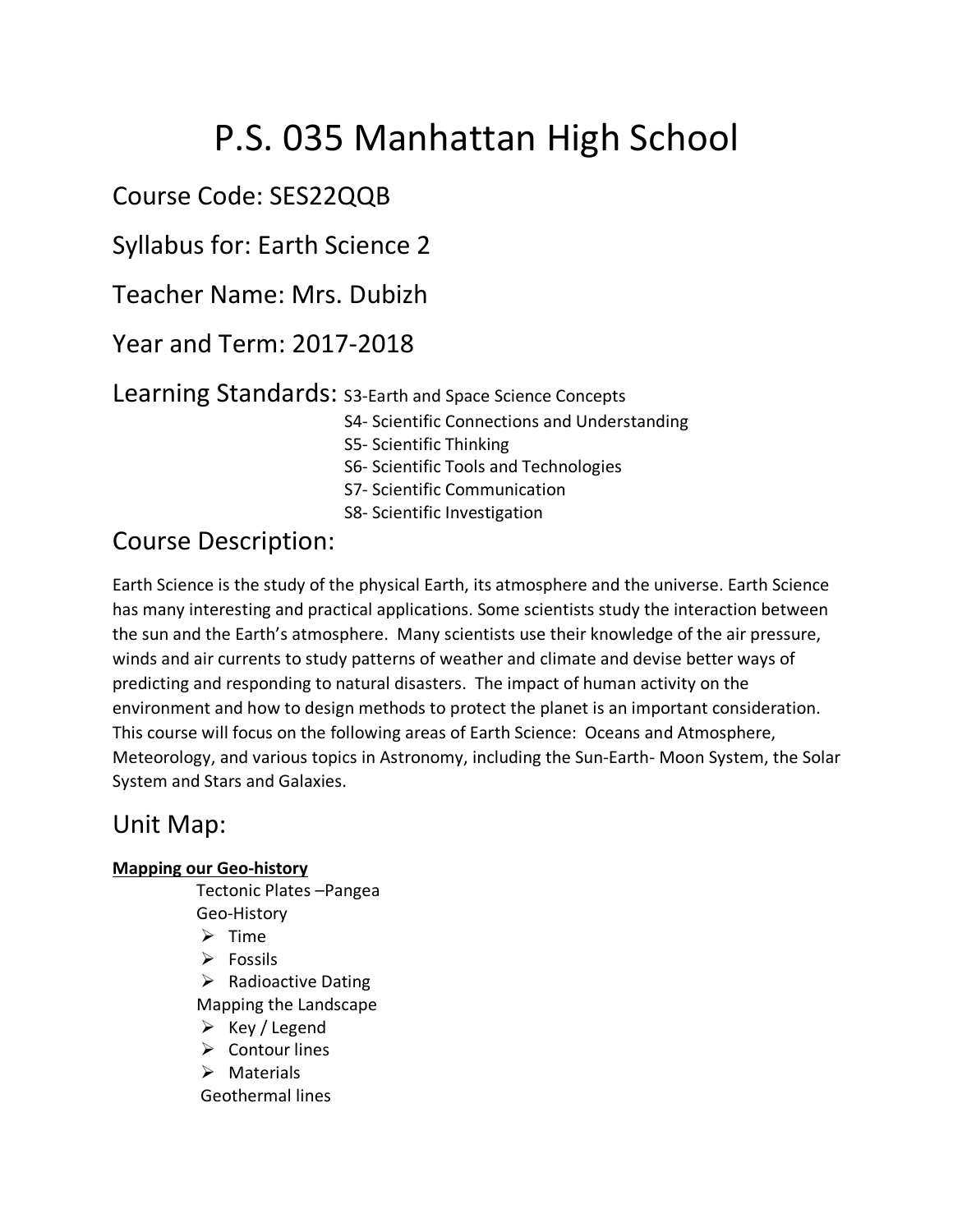#### **Earth's Air**

Atmosphere The Ozone layer Ultraviolet radiation Conduction **Convection** Condensation Coriolis effect Jet streams

#### **Earth's Water**

Oceans and salinity

Surface currents

Density currents

Oceanography

 $\triangleright$  Uses of the ocean for survival

#### **Meteorology**

Weather

- $\triangleright$  Temperature
- $\triangleright$  Wind
- $\triangleright$  Humidity
- $\triangleright$  Atmospheric pressure

Climate

- $\triangleright$  Tropics
- $\triangleright$  Polar zones
- $\triangleright$  The greenhouse effect
- $\triangleright$  Global warming

#### **Astronomy**

- Earth's rotation Magnetic field Moon phases Solar eclipses The Solar System Nebula Theory Stars and Galaxies  $\triangleright$  Big Bang Theory
- $\triangleright$  Nebula Theory
- Stars and Galaxies